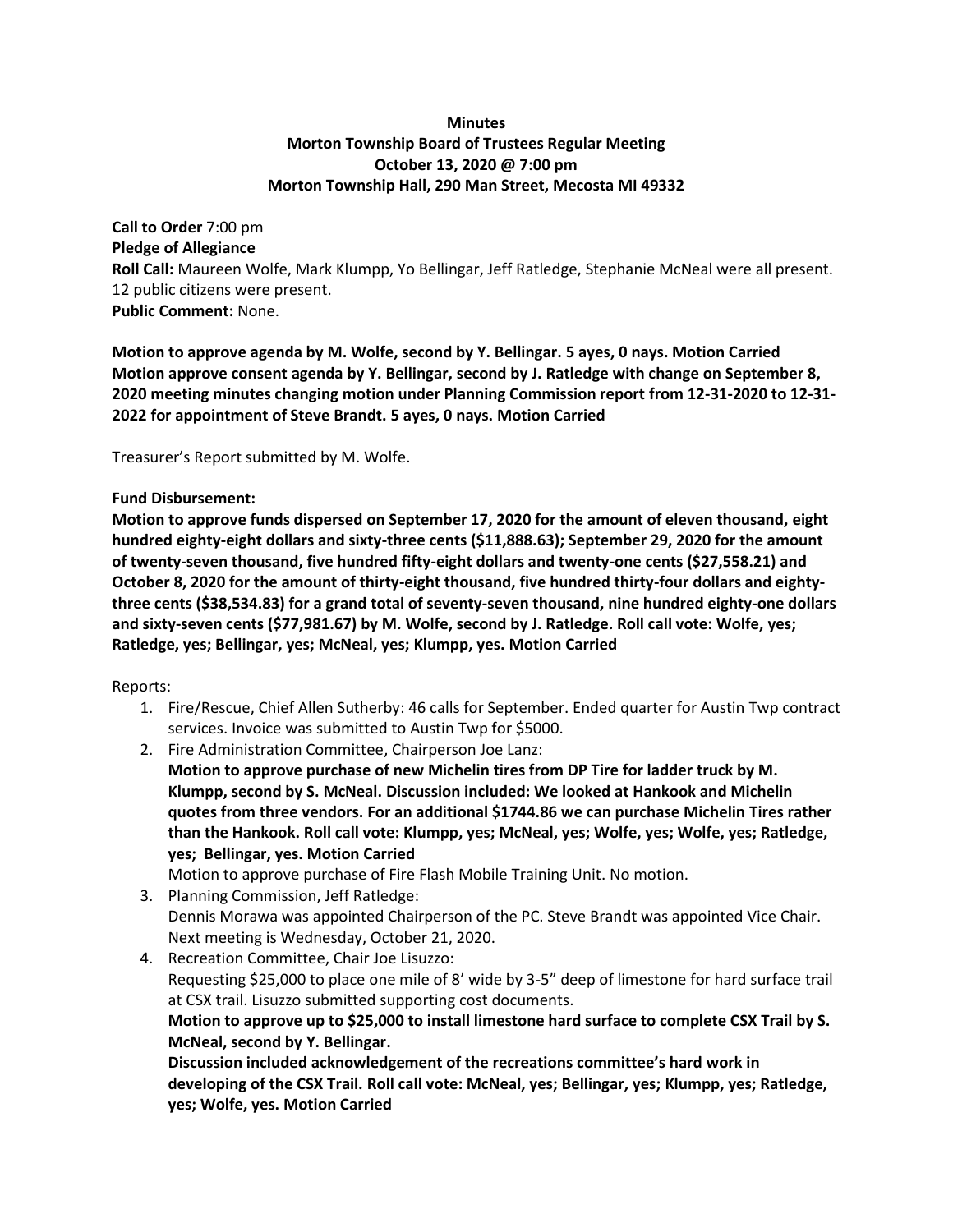**New Business:** None.

**Unfinished Business:** 

- **1. Motion to approve \$500 payment to Mecosta County Economic Development Corporation by J. Ratledge, second by Y. Bellingar. Discussion included what benefits does Morton Township receive from the MCDC and how effective is the MCDC in marketing economic development in Morton Township. Roll call vote: Klumpp, no; Ratledge, no; Bellingar, yes; Wolfe, no; McNeal, no. Motion Failed.**
- **2. Motion to approve up to \$12,000 for survey of Gypsy Moth infestation in Morton Township by S. McNeal, second by J. Ratledge. Discussion included how great the infestation is in our township.**

**Roll call vote: McNeal, yes; Ratledge, yes; Wolfe, yes; Klumpp, yes; Bellingar, yes. Motion Carried.**

**3. Motion to approve the purchase of two Dell desktop computers for Deputy Treasurer and Secretary, and one laptop computer to be used for Zoom meetings, etc. for township office staff not to exceed \$3500 by M. Wolfe, second by M. Klumpp. Discussion included age of current computers.**

**Roll call vote: Wolfe, yes; Klumpp, yes; Bellingar, yes; McNeal, yes; Ratledge, yes. Motion Carried.**

**4. Motion to approve Interlocal Agreement for Designated Assessor for Mecosta County by M. Wolfe, second by Y. Bellingar.** 

**Discussion included purpose of Agreement and how it would be used if necessary. \$1000 per year divided equally between all entities involved.**

**Roll call vote: Wolfe, yes; Bellingar, yes; McNeal, yes; Ratledge, yes; Klumpp, yes. Motion Carried.**

## **Correspondence:**

Ratledge shared letter from Dave Speaker, Reuther Music Series asking for support for next year's concert series.

## **Announcements:**

Klumpp reported that our Building Official/Zoning Administrator resigned effective Friday, October 16, 2020. Morton Township is actively seeking a replacement and will have Mecosta County cover our permits until a replacement is found.

Big Rapids Fire Department lost a fire fighter yesterday. Our department will be participating in the funeral procession and will display colors from the ladder truck.

McNeal announced that almost 2000 absentee ballots have been sent out so far for the November 3, 2020 election and 62% have been returned. In a 10-day period 121 people registered to vote.

Election Commission tested election equipment today.

Public Comments:

Larry Bunker questioned the designated Assessor Agreement and purpose for it.

Art Diehm mentioned he placed trail cameras on the 40 acres to see if there is activity and use of the trail. There is a significant amount of activity.

Dave Lewis thanked the board for their support in resolving the gypsy moth problem.

Jim Diehm thanked the board for their support of the CSX Trail development.

Maureen Wolfe thanked our deputy clerk for her hard work during this election season.